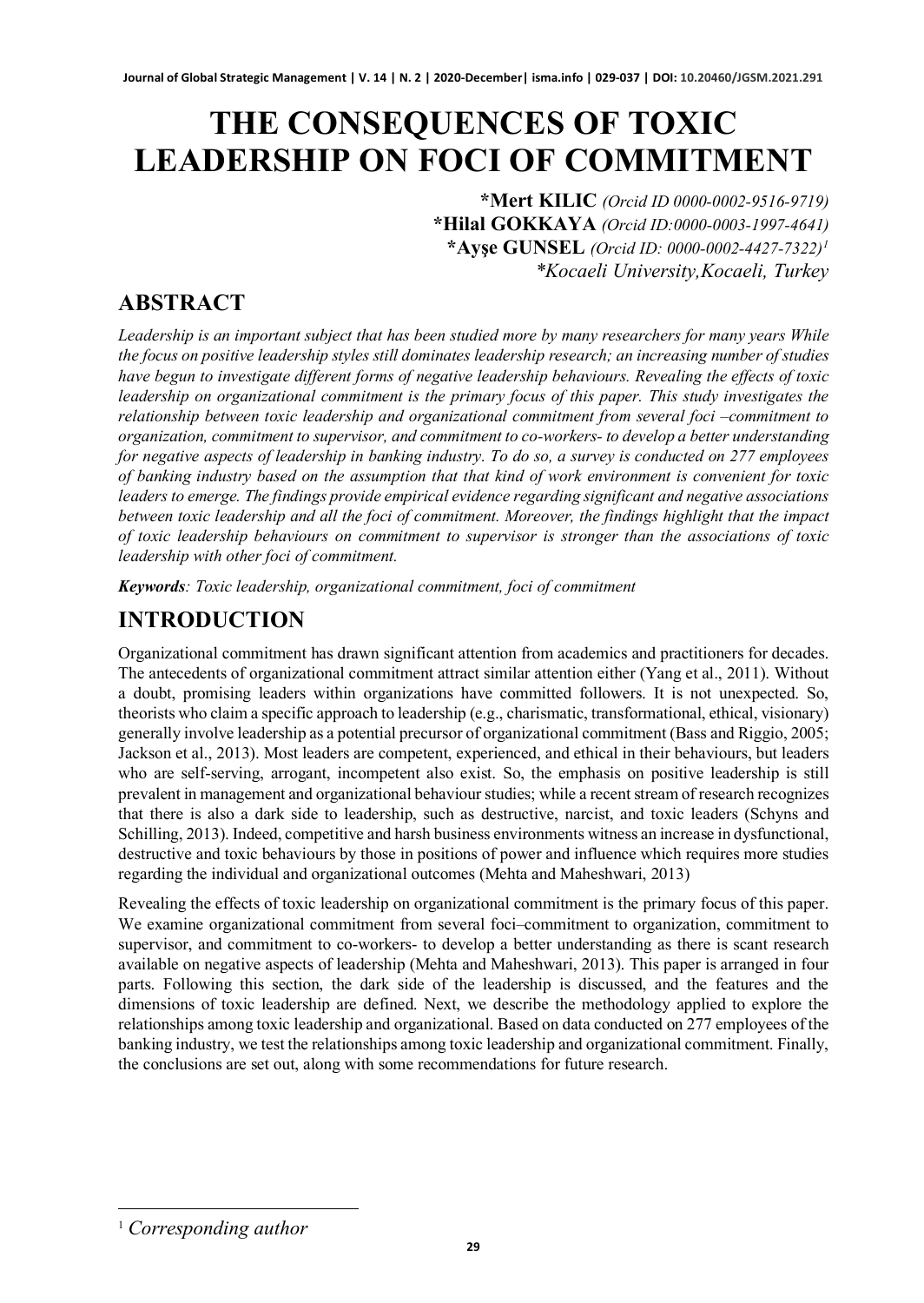### **PROBLEM STATEMENT**

#### Toxic Leadership

Leadership is an important subject that has been studied more by many researchers for many years (Horner,1997). There are many definitions regarding leadership within the literature, but generally, a leader and the followers takes place the common description (Barnes and Kriger, 1986). Acorrding to Byars (1987), leadership is the capability of affecting the ideas and attitudes of the organizational members. Although leadership has been a focal topic of Organizational Behaviour (OB) discipline since the inception of the field, only recently have researchers begun to directly explore the dark side of the leadership (Pelletier, 2010; Schmidt, 2008).

Some of the leaders can manage their subordinates in a positive and effective manner and offer advantageous opportunities that can be beneficial for the organization, while others present "Toxic" characteristics, which is already defined as "Toxic Leadership" (Lipman-Blumen, 2006). Kusy and Holloway (2009) refer to the toxic leader as the "tip of the toxic iceberg". They suggest that the lasting human and financial costs of toxic leadership are "below the waterline" as toxic leaders do the most damage to organizations (Aubrey, 2012).

Toxic leader's destructive behaviours and characteristics can make individuals, groups, organizations, communities seriously and permanently damaged (Kellerman, 2004). In order to be entitled as a toxic leader, the leader should show his/her toxic effect in a way that would affect the organization, not just a particular employee (Reed 2004). Toxic, poisonous leaders are the leaders who lead and harm the employees, the business environment, and the organizational climate. It is necessary to differentiate the toxic leader from the boss or manager who is bad and oppressive. Toxic leaders are spreading this poison with an excessive control mechanism (Karen, 2003). Toxic leaders are inwardly motivated, inherently destructive, and violate the legitimate interests of the organization.

Especially in the US, toxic leadership studies are mostly addressed in the military and health sectors (Paunonen et al.,2006, Reed, 2004). We can see that toxic leadership has negative effects on both individual and organizational outputs, such as organizational commitment, organizational climate, organizational motivation, organizational culture (Lipman-Blumenn, 2006; Erickson et al.,2007; Einarsen et al.,2007).

#### Commitment

The concept of commitment was first examined by Whyte in 1956 and subsequently developed by many researchers (Mowday, 1998). According to Scholl, organizational commitment is defined as ongoing actions and the power to be kept in balance as a result of providing the expected or equal conditions for any reason (Scholl, 1981). Allen and Meyer explain organizational commitment as the behaviour that enables employees to maintain working in the same workplace as a permanent member of the organization by transforming the relationship of employees with the organization into commitment (Meyer and Allen, 1997). If there is organizational commitment in a workplace, it is difficult for employees to quit. Hereby, this situation makes a positive contribution to the workplace by reducing the costs of the workplace. Furthermore, individuals with high commitment, exhibit devoted behaviours about their work (Meyer and Allen, 2004).

Allen and Meyer's approach to organizational commitment focuses on three dimensions. These are affective, continuance, and normative commitment. According to Meyer and Allen (1997), the relationship of an employee with his organization can accommodate different levels of these three dimensions. Meyer and Allen's hypothesis suggests that each of these three dimensions is the result of different experiences, and these experiences may have different effects on business behaviours. Affective commitment includes personal, structural, and work-related characteristics as well as work experiences. Via such a commitment, the employees assimilate all values within the organization and agree to be a part of the business. The organization members who have emotional ties to their organizations wish to continue their membership relationship with their organizations and believe in the goals of the organization. Continuance Commitment is a commitment that results from employees' past experiences in organizations (Becker, 1960). In this commitment, employees are concerned that they will lose their sense of labour, money, title, and recognition when they quit (Powell and Meyer, 2004). Employees consider that the continuity of their employment in the organization is mandatory because of the benefits that the employees have obtained, and the alternative gains are low and difficult (Meyer & Allen, 1991). Normative commitment is a compulsory commitment.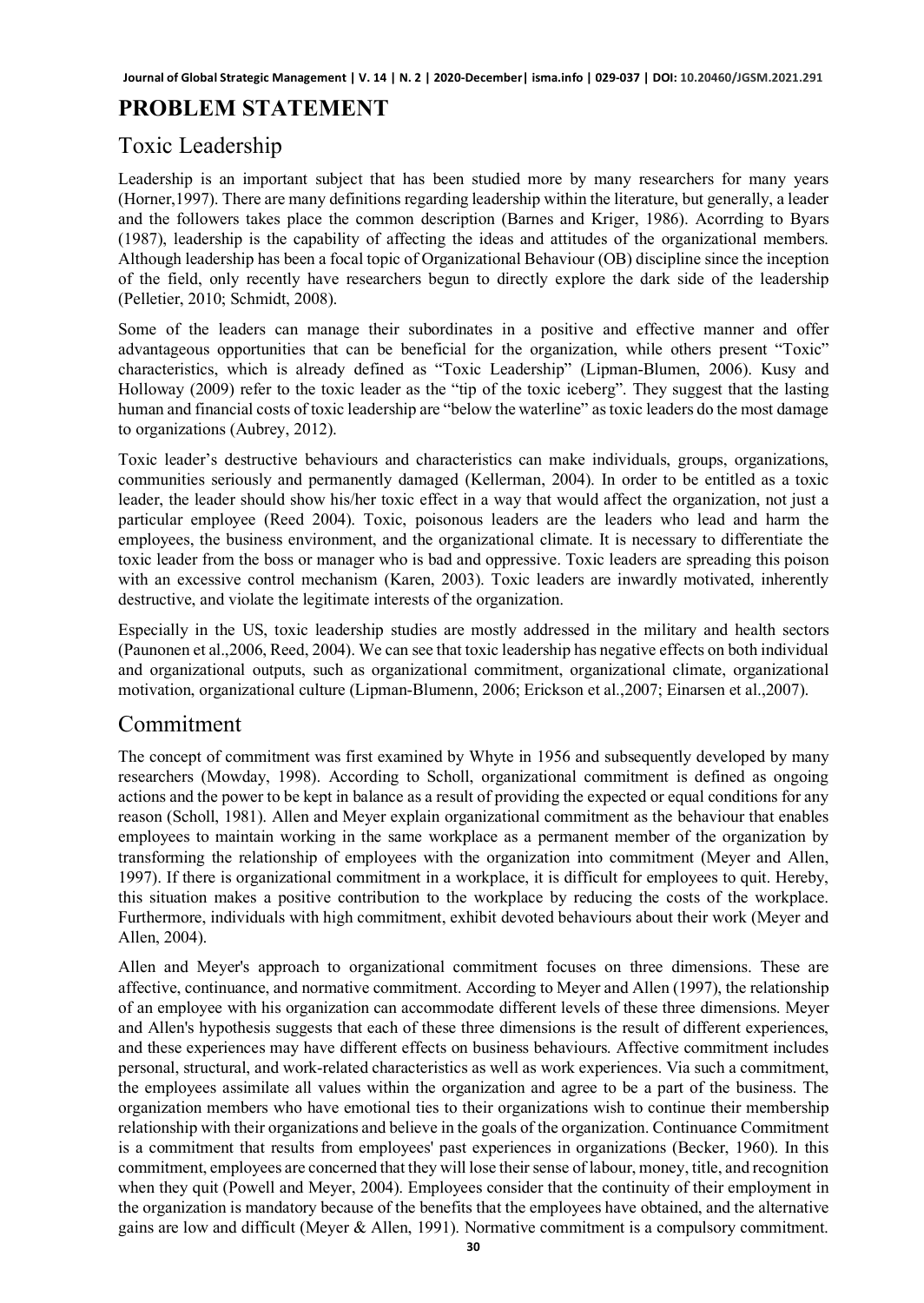This commitment is based on convincing employees that they are obliged to stay in their organizations by believing that they have certain obligations to their organizations. An individual who feels a moral imperative can remain in the same organization for a long time, believing that he is doing the right thing and believing that commitment to the organization is loyalty and virtue (Allen and Meyer, 1990).

As a result of many studies conducted in the field of organizational commitment, solutions to the some of complexities that arise for many years have been explained by Becker (1992) with Foci and Bases of Commitment (Becker, 1992). After this explanation, the researches about commitment are done mostly about the foci of commitments such as commitment to the senior management, supervisor, colleagues, and customers (Clugston et al. 2000; Redman and Snape, 2005). The importance of the commitment to the organization, supervisor, and colleagues and the differentiation between them is discussed in many studies (Clugston et al. 2000; Vandenberghe, 2004, Wasti& Can, 2007). As a result, it has been evaluated that employees develop different commitments to their relatively remote organizations, their representatives and closer supervisors and colleagues (Becker and Billings, 1993; Bishop and Scott, 2000): 1-)Affective Commitment to Organization, 2-Normative Commitment to Organization, 3-Affective Commitment to The Supervisor, 4-Normative Commitment to The Supervisor, 5-Affective Commitment to Colleagues and 5- Normative Commitment to Colleagues.

It is considered that utilizing other non-organizational commitment foci and measuring affective and normative commitments within these contexts would provide more accurate and effective results in measuring organizational commitment (Wasti& Can, 2007).

#### The Effects of Toxic Leadership on Organizational Commitment

With respect to negative leadership behaviours, studies have shown abusive leadership is negatively related to commitment (Rayner and Cooper, 1997; Tepper, 2000; Burris, Detert &Chiaburu, 2008). Weaver and Yancy (2010) found that destructive leadership is inversely related to workers' affective commitment and positively related with the workers' intent to leave their organization. Mehta and Maheshwari' (2013) analysis reveal strong negative correlation between various factors of toxic leadership and variables of organizational commitment. Due to having negativity in the environment tend to negatively impact employee performance (Padilla, Hogan & Kaiser, 2007). Extensive research has found that psychological conditions such as stress, depression, and anxiety experienced by employees can affect organizations through performance and productivity declines. For instance, Harris, Kacmar &Zivnuska's (2007) study shows that abusive leadership is associated with a decrease in employee work performance.

Under toxic leaders, employees have essentially two options: obey or leave. Those who prefer to remain in the organization keep their hopes that situation might be changed. Some of them might respond by being only partly there. In other words, their commitment to their work and their connection with the company can be tentative. Arguably, commitment to an organization that allows destructive leadership should be low as followers might think that the organization fails to protect them (Burris, Detert, &Chiaburu, 2008; Schyns& Schilling, 2013). Thus, the employees may decrease their loyalty to the organization. On the other hand, research has shown that just as employees develop affective attachments to the organization, they also may feel committed to their supervisors either (Becker & Billings, 1993; Clugston et al., 2000; Siders et al., 2001).

The main argument of this study is that there is a negative relationship between toxic leadership and organizational commitment as suggested in many studies. However, this study focuses on how commitment affects the commitment to the organization, co-workers, and supervisor. In this manner, we assumed toxic behaviours have negative effect on each commitment focus. Accordingly;

- H1: Toxic leadership is related negatively with commitment to organization.
- H2: Toxic leadership is related negatively with commitment to co-workers.
- H3: Toxic leadership is related negatively with commitment to supervisor

#### **RESEARCH QUESTIONS**

This paper seeks to find out how toxic leadership perceptions of employeesaffecttheirorganizational commitment in terms of three different foci. So, this paper has three main research questions:

- 1. How do the toxic leadership perceptionseffect commitment to organization?
- 2. How do the toxic leadership perceptionseffect commitment to co-workers?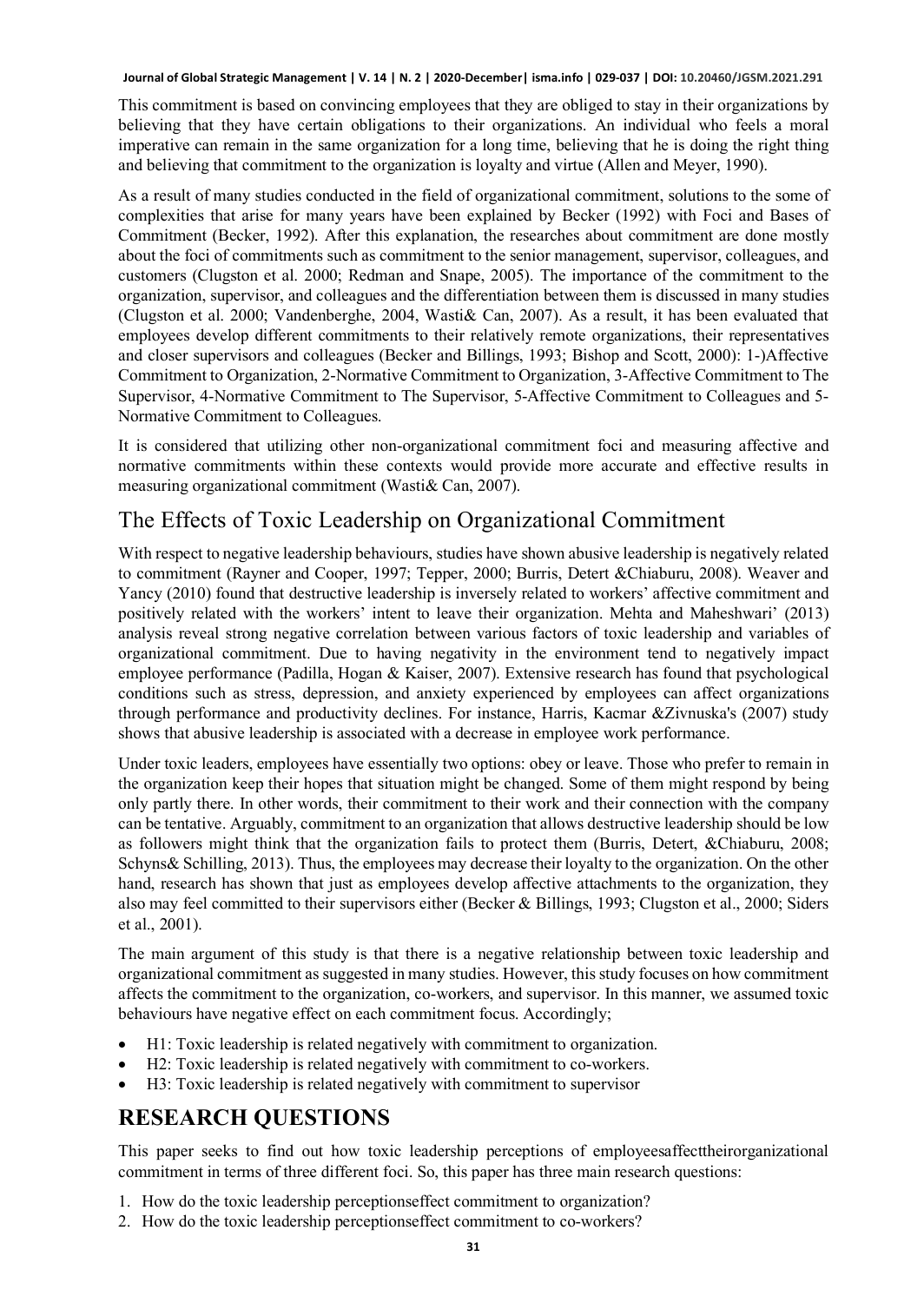3. How do the toxic leadership perceptionseffect commitment to supervisor?

#### **PURPOSE OF THE STUDY**

The purpose of this paper is to describe and analyse the mutual relationships among toxic leadership perceptions, and organizational commitment. We decided to conduct our research on the employees of banking industry as the target pressures and performance expectations seem to be extremely high in this sector. Moreover, downsizing practices and massive failures in the banking industry have created fear and uncertainty which result with extremely high intention to leave and turnover rates (Cabral, 2004; Agbude et al.,2017). Accordingly, we assume that this kind of work environment is convenient for toxic leaders to emerge.

#### **RESEARCH METHODS**

The latent constructs were assessed using multi-item measures on a five-point Likert scale ranging from 'strongly disagree' (1) to 'strongly agree' (5) from prior studies. Short explanations of each measure are as follows. Toxic leadership as a five-dimensional second order construct composed of abusive supervision, authoritarian leadership, narcissism, self-promotion, and unpredictability was measured with a scale consisting of 30 questions adapted from Schmidt (2008). In order to measure the organizational commitment foci of commitment scale developed by Wasti& Can (2008). Wasti and Can distinguish both among different forms (affective and normative) and different foci (organization, supervisor, co-workers) of commitment. Due to the focus of this paper we only used affective form of commitment. So, we have a three-dimensional organizational affective commitment scale with 5 questions for each dimension.

In order to empirically investigate the hypotheses, employees of seven banks -three private and four publiclocated in Kocaeli were surveyed. 6832 employees working in banks were recorded on the documents of The Banks Association of Turkey (https://verisistemi.tbb.org.tr). 600 among those 6832 we selected as the target group by random sampling technique. First the selected 600 employees were contacted by telephone and the aim of the study was explained to them. Of the 600 employees contacted, 331 agreed to participate in our study. Out of the 331employees that agreed to participate, 299 employees completed the survey. After careful examination, all the incomplete returns with the missing data were discarded, leaving 277 responses for analysis. The findings are based on data from a convenience sample of which 277 of the participants were male (51%). 87% of participants held university diplomas or higher degrees; 53% of the participants were working in public banks.

To more vigorously test the proposed model (see Fig. 01), partial least squares structural equation modelling (PLS-SEM) was employed with SmartPLS 3.0 statistical program.

To assess the psychometric properties of the measurement instruments, we estimated a null model with no structural relationships. We evaluated reliability by means of composite scale reliability (CR), Cronbach's alpha, and average variance extracted (AVE). After dropping the problematic three items for all measures the PLS-based CR and Cronbach's alpha are well above the cut-off value of .70, and AVE exceeds the .50 cut-off value. As suggested by Fornell and Larcker (1981), the AVE for each construct was greater than the squared latent factor correlations between pairs of constructs (see Table 01).



Figure 01. Theoretical Model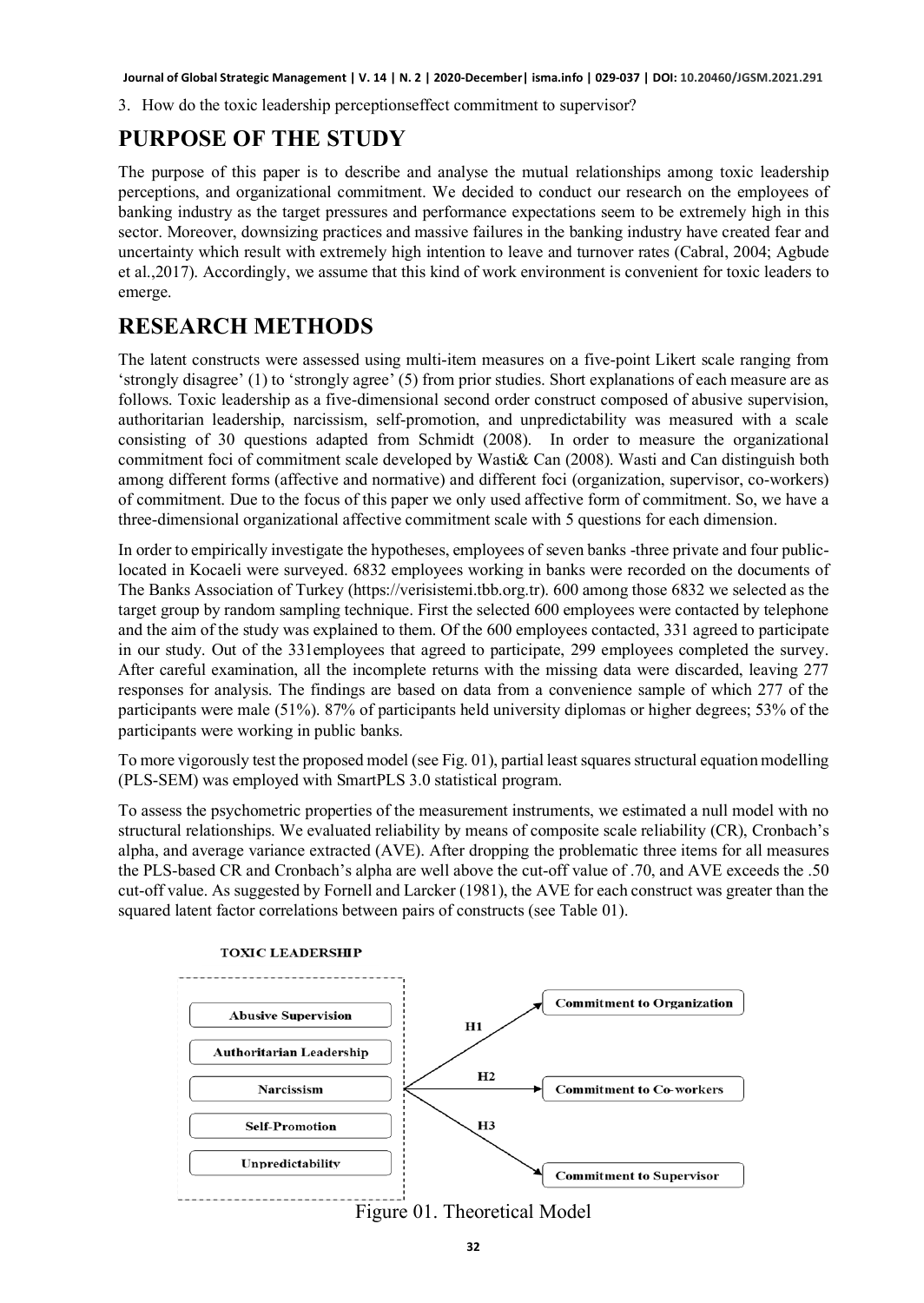Before conducting any path analyses, we conducted a second order factor analyse for the five components of toxic leadership; the results demonstrate that the five dimensions demonstrate loading between 0.87- 0.93. So it is proper to take the toxic leadership as a composite variable instead of a five dimensional one. A composite toxic leadership variable will enable us to see the total effects of toxic leadership on affective foci of commitment.

| Variables   | U        | CC       | AS       | <b>SP</b> | N        | CS      | CO       | AL    |
|-------------|----------|----------|----------|-----------|----------|---------|----------|-------|
| U           | 0,736    |          |          |           |          |         |          |       |
| CC          | 0,497    | 0,826    |          |           |          |         |          |       |
| AS          | $-0,495$ | $-0,349$ | 0,795    |           |          |         |          |       |
| SP          | $-0,444$ | $-0,255$ | 0,692    | 0,88      |          |         |          |       |
| $\mathbf N$ | $-0,345$ | $-0,215$ | 0,7      | 0,79      | 0,872    |         |          |       |
| CS          | $-0,431$ | $-0,26$  | 0,72     | 0,77      | 0,692    | 0,85    |          |       |
| CO          | 0,496    | 0,471    | $-0,371$ | $-0,304$  | $-0,233$ | $-0,32$ | 0,784    |       |
| AL          | $-0,411$ | $-0,303$ | 0,84     | 0,813     | 0,722    | 0,749   | $-0,297$ | 0,809 |
|             |          |          |          |           |          |         |          |       |
| CR          | 0,852    | 0,915    | 0,923    | 0,945     | 0,927    | 0,948   | 0,887    | 0,918 |
| <b>AVE</b>  | 0,542    | 0,682    | 0,633    | 0,775     | 0,76     | 0,723   | 0,615    | 0,655 |
| $\alpha$    | 0,783    | 0,885    | 0,902    | 0,927     | 0,894    | 0,936   | 0,847    | 0,89  |

**Table 01.** Discriminant Validity and Reliability Indicators

Note:  $AS = Abusive$  Supervision,  $AL = Aut$ horitarian Leadership,  $N = N$ arcissism,  $SP = Self-Promotion$ , U= Unpredictability,  $CC =$  Commitment to Co-workers,  $CS =$  Commitment to Supervisor,  $CO =$ Commitment to Organization, CR = Composite Reliability,  $AVE = Average$  Variance Extracted,  $\alpha =$ Cronbach's Alpha

#### **FINDINGS**

The PLS approach (Ringle et al., 2005) and the bootstrapping re-sampling method were employed by computing the SmartPLS 3.0 software program to test the hypothesis and predictive power of the proposed model (see Figure 01). T-statistics were calculated for all coefficients, based on their stability across the sub-samples, in order to determine the links that were statistically significant. The path coefficients and their associated t-values demonstrated the direction and impact of each hypothesized relationship. The findings demonstrated that toxic leadership is negatively and significantly associated with commitment to organization (β = -.33; p < .01), commitment to supervisors (β = -.31; p < .01), and commitment to coworkers ( $\beta$  = -.49; p < .01) supporting H1, H2 and H3.

**Table 02**. Results of Hypothesis

| Relationships |  |    | Path Coefficient $(\beta)$ | Hypotheses Results |           |
|---------------|--|----|----------------------------|--------------------|-----------|
|               |  | CO | $-0.329**$                 | H1                 | Supported |
|               |  | CC | $-0.312**$                 | Н2                 | Supported |
|               |  | CS | $-0.492**$                 | H3                 | Supported |

Note: TL= Toxic Leadership,  $CC =$  Commitment to Co-workers,  $CS =$  Commitment to Supervisor,  $CO =$ Commitment to Organization, CR = Composite Reliability,  $AVE = Average$  Variance Extracted,  $\alpha$  = Cronbach's Alpha

The R2 statistic values of the endogenous constructs were used to assess model fit (Chin 1998; Tenenhaus et al., 2005). Table 03 shows R2 as the fit measures of the structural model. According to the results, commitment to organization  $(R2 = .15)$ , and commitment to co-workers  $(R2 = .14)$  had medium level effect sizes while commitment to supervisors  $(R2 = .27)$ , had large effect size.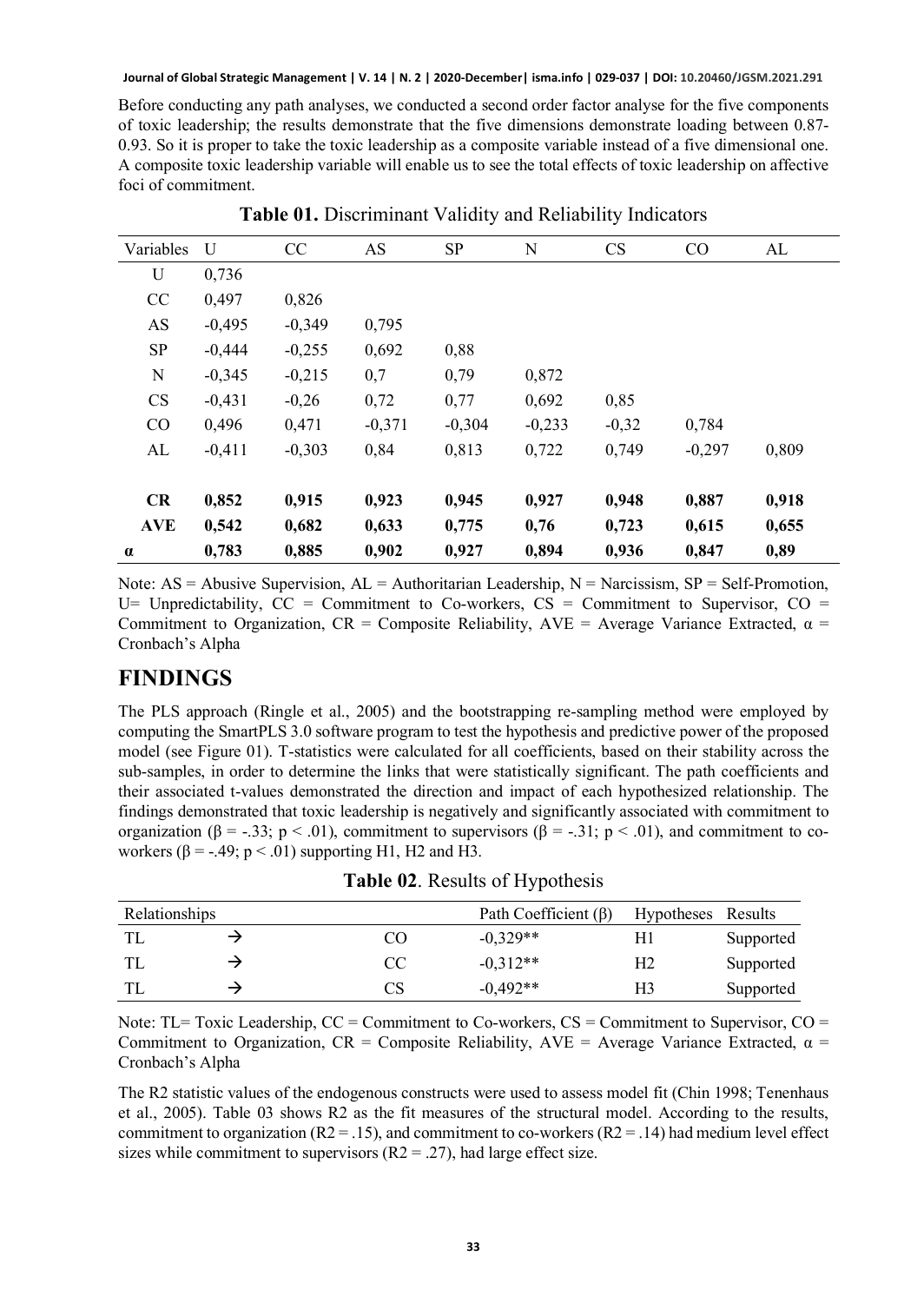**Journal of Global Strategic Management | V. 14 | N. 2 | 2020-December| isma.info | 029-037 | DOI: 10.20460/JGSM.2021.291 Table 03**. Structural Model

| <b>Fit Measures</b> | <b>Endogenous Constructs</b> | $\boldsymbol{R^2}$ |
|---------------------|------------------------------|--------------------|
|                     | CS.                          | 0,27               |
| R <sub>2</sub>      | CO                           | 0,15               |
|                     | $\alpha$                     | 0.14               |

#### **CONCLUSION**

It clearly is essential to understand the consequences of toxic leadership in the workplace. In this study, we tried to find out whether the subordinates of toxic leaders have a lower affective commitment to their organization in terms of commitment to organization, commitment to co-workers, and commitment to supervisor. We find it does. Particularly this study has three main contributions

First, the findings of the study demonstrated that toxic leadership scale, which is developed in Western countries, are appropriate for an emerging economy and eastern country, Turkey. Measures demonstrated high validity and reliability, and model results were similar to the empirical studies completed in developed and western states.

Second, this study investigated the influence of toxic leadership on affective commitment from several foci –commitment to organization, commitment to supervisor, and commitment to co-workers-. The findings confirm statistically significant and negative associations between toxic leadership and all the foci of commitment. In other words, the abusive, narcissistic, unstable, selfish, and selfish behaviours of leaders probably result in subordinates developing negative work attitudes. Their commitment to organization, coworkers, and supervisors all together decrease. The negative feelings are reflected on all foci of commitment, not just the supervisor, which means higher negative consequences for both individual and organizational levels, just like intention to leave, counterproductive work behaviours, and decrease in productivity.

Third, the findings show that the impact of toxic leadership behaviours on commitment to supervisor is stronger than the associations of toxic leadership with other foci of commitment. This implies that even though the negative consequences of toxic leadership are reflected in the all foci of commitment, the main focus is on supervisors, in other terms, the leaders. Subordinates consciously direct their negative feelings to their managers.

The findings of this study cannot be taken as definite evidence because several limitations to the study results deserve commentary. First, this study is conducted on the employees of banking industry. Second, these results reported here emerge from a local area –Kocaeli-. Results may differ for employees of banking industry located on different areas that are operating in different cultural, environmental, and political conditions. Third, there was not an industrial separation while evaluating data; results may differ for various industries. Despite these limitations, this study provides essential results from theoretical and practical perspectives. This study indicates that toxic leadership is an important antecedent of affective commitment from several foci, and the negative effect of toxic leadership on commitment to supervisor is stronger than the other foci. Future studies may find it fruitful to enlarge the model by including new concepts like counterproductive behaviours, psychological well-being, and political behaviours.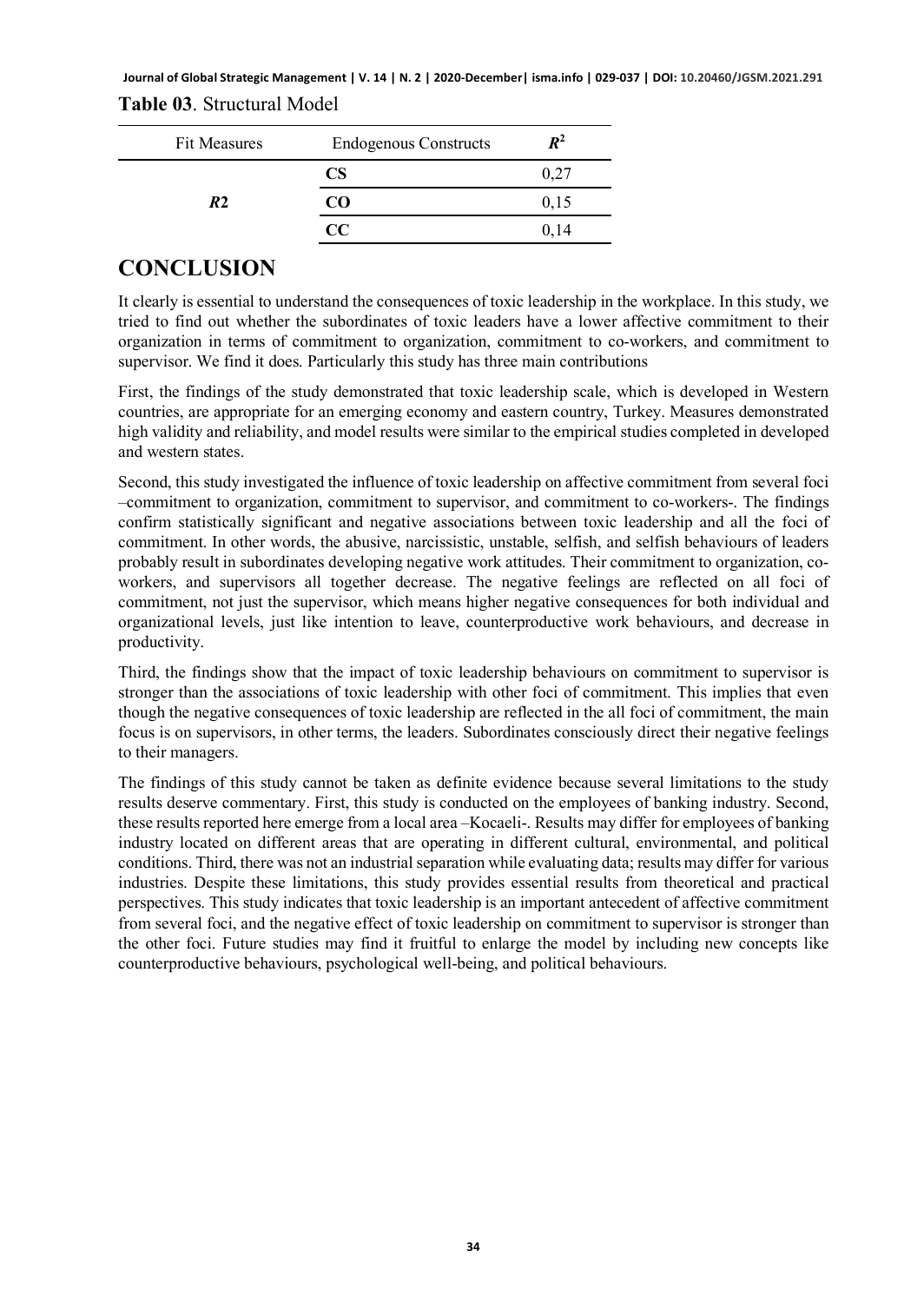## **REFERENCES**

Agbude, G. A., Obayan, A., Ademola, L. L. & Abasilim, U. D. (2017), Leadership on trial: An Existentialist Assessment. Covenant International Journal of Psychology, 2(1).

Allen, N.J. and Meyer, J.P. (1990), The Measurement and Antecedents of Affective, Continuance and Normative Commitment to the Organization, Journal of Occupational Psychology, 63, 1, ss. 1-18.

Aubrey, D.W. (2012), The Effect of Toxic Leadership, Penny Hill Press Inc, March.

Barnes, B.L., Kriger, M.P. (1986), The Hidden Side of Organizational Leadership, MIT Sloan Management Review, Fall 1986, pp.15-26.

Bass, B. and Riggio, R. (2005), Transformational Leadership, 2nd ed., Lawrence Erlbaum and Associates, Mahwah, NJ.

Becker, E.T. (1992), Foci and Bases of Commitment: Are They Distinctions Worth Making, The Academy of Management Journal 35(1) March 1992.

Becker, E.T. and Billings R.S. (1993), Profiles of Commitment: An Empirical Test, Journal of Organizational Behavior (14) 1993, ss. 177-190.

Becker, H.S. (1960), Notes on The Concept of Commitment, American Journal of Sociology, 66, ss. 32– 42.

Bishop, J.W. and Scott K.D. (2000), An Examination of Organizational and Tam Commitment ina Self-Directed Team Environment, Journal of Applied Psychology (85) 2000, ss. 439–450.

Burris, E. R., Detert, J. R.&Chiaburu, D. S. (2008), Quitting Before Leaving: The Mediating Effects of Psychological Attachment and Detachment on Voice. Journal of Applied Psychology, 93(4), 912.

Byars, L., Neil,T.C. (1987), Organizational Philosophy and Mission Statements, Planning Review, April 1987, Vol. 15 No. 4, pp. 32-35.

Cabral, R. (2004), Turnover Theory/Intention to Leave in the Banking Industry. Association on Employment Practices and Principles, 45.

Chin, W. W. (1998), The Partial Least Squares Approach to Structural Equation Modelling. Modern Methods for Business Research, 295(2), 295-336.

Clugston, M., Howell, P.J. & Peter W.D. (2000), Does Cultural Socialization Predict Multiple Bases And Foci of Commitment?, Journal of Management (26) No.1: 2000, ss. 5-30.

Einarsen,S., Aasland,M.S.&Skogstad,A. (2007), Destructive Leadership Behavior: A Definition and Conceptual Model. Leadership Quarterly, 18(3), 207–216.

Erickson, A., Shaw,J. &Agabe,Z.(2007), An Empirical Investigation of The Antecedents, Behaviors, and Outcomes of Bad Leadership. Journal of Leadership Studies, 1 (3), 26–43.

Fornell, C.&Larcker, D.F.(1981), Evaluating Structural Equation Models with Unobservable Variables and Measurement Error. Journal of Marketing Research, 18 (1), 39-50.

Harris, K. J., Kacmar, K. M.&Zivnuska, S. (2007), An Investigation of Abusive Supervision as a Predictor of Performance and The Meaning of Work as a Moderator of the Relationship. The Leadership Quarterly, 18(3), 252-263.

Horner, P. (1997), Leadership Theory: Past, Present and Future, Team Performance Management, December 1997, pp.270-287).

Jackson, T. A., Meyer, J. P. & Wang, X. H. (2013), Leadership, Commitment, and Culture: A Meta-Analysis. Journal of Leadership & Organizational Studies, 20(1), 84-106.

Karen, Wilson-Starks (2003), Toxic Leadership.

Kellerman,B. (2004), Destructive Leadership: What It Is, How It Happens, Why It Matters. Cambridge, Mass: Harvard Business School Press.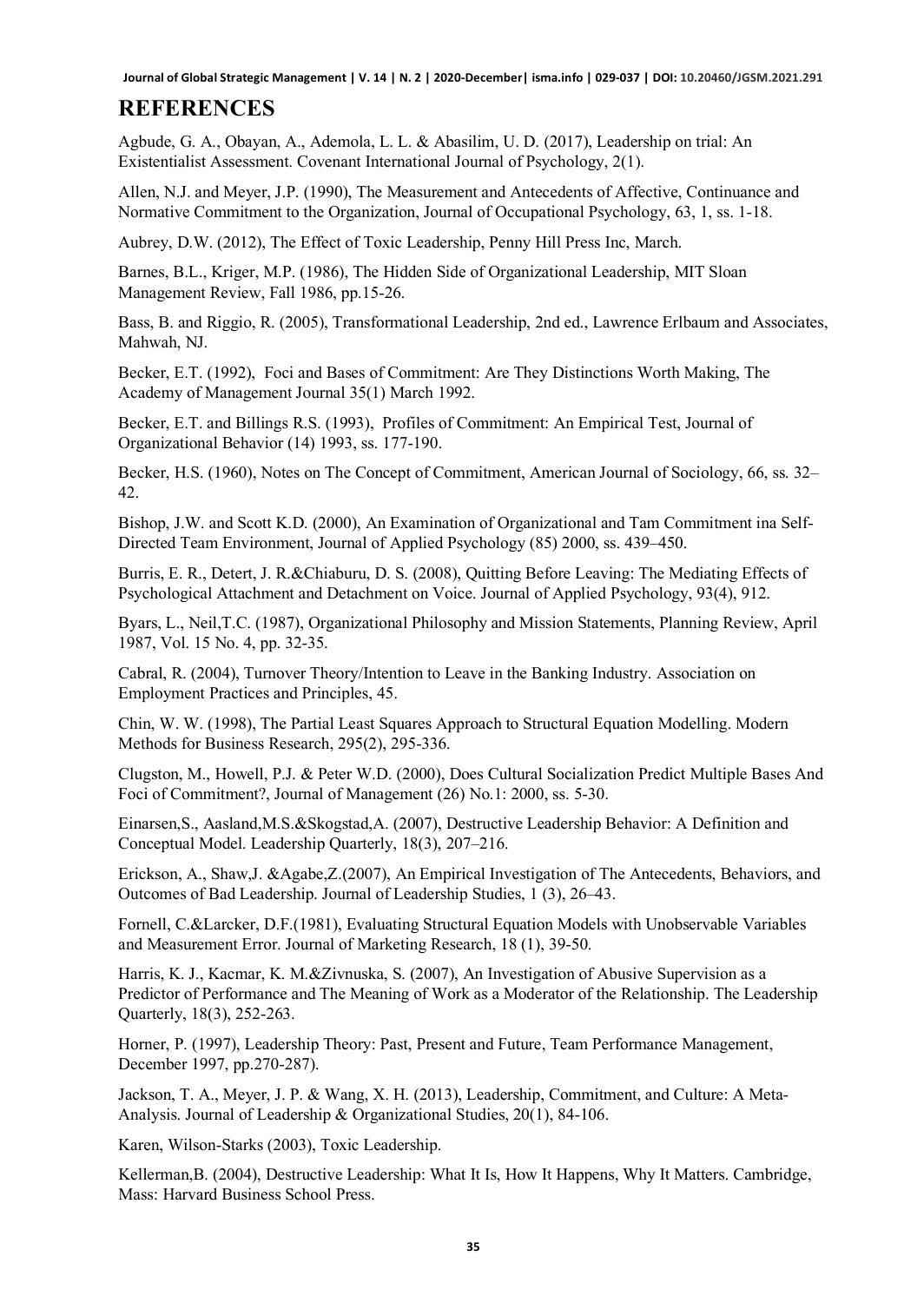Kusy, M. and Holloway, E. (2009), Toxic Workplace: Managing Toxic Personalities and Their Systems of Power, John Wiley & Sons, ABD.

Lıpman-Blumen, J. (2006), The Allure of Toxic Leadership: Why We Follow Destructive Bosses and Corrupt Politicians—And How We Can Survive Them, Oxford University Press, New York.

Mehta, S.& Maheshwari, G. C. (2013), Consequence of Toxic Leadership on Employee Job Satisfaction and Organizational Commitment. Journal of Contemporary Management Research, 8(2).

Mehta, S.& Maheshwari, G. C. (2013), Consequence of Toxic Leadership on Employee Job Satisfaction and Organizational Commitment. Journal of Contemporary Management Research, 8(2).

Meyer P. and Allen N.J., (1991), A Three-Component Conceptualization of Organizational Commitment, Human Resource Management Review, Vol:1, No:1, ss. 61-90.

Meyer, J. P.and Allen, N. J. (1997), Commitment in The Workplace, Theory, Research and Application, Sage Publications Inc., London.

Meyer, P.J. & Allen J.N. (2004), TCM Employee Commitment Survey Academic Users Guide, ss. 2

Mowday, R.T. (1998). Reflections on The Study and Relevance of Organizational Commitment, Human Resource Management Review, 8, ss. 387–401.

Padilla, A., Hogan, R., & Kaiser, R. B. (2007), The Toxic Triangle: Destructive Leaders, Susceptible Followers, and Conducive Environments. The Leadership Quarterly, 18(3), 176-194.

Paunonen,S.V., Lönnqvist, J.E., Verkasalo,M., Leikas,S. & Nissinen,V. (2006), Narcissism and Emergent Leadership in Military Cadets. Leadership Quarterly, 17(5), 475–486.

Pelletier K. (2010), Leader toxicity: An Empirical Investigation of Toxic Behavior And Rhetoric, Leadership 6(4):373-389, November 2010

Powell, D.M. and Meyer, J.P. (2004), Side-Bet Theory and The Three Component Model of Organizational Commitment, Journal of Vocational Behavior, 65, ss. 157-177.

Rayner, C.& Cooper, C. (1997), Workplace Bullying: Myth or Reality-Can We Afford to Ignore It? Leadership & Organization Development Journal, 18(4), 211-214.

Redman, T., Snape, E. (2005), Unpacking Commitment: Multiple Loyalties and Employee Behaviour, Journal of Management Studies, Volume 42, Issue : 2005

Reed, G.E. (2004), Toxic Leadership, Military Review, 84(4), Ss. 67-71.

Ringle, C., Wende, S. & Will, A. (2005), SmartPLS 2.0 (Beta). Hamburg, (www.smartpls.de).

Schmidt, A.A. (2008), Development and Validation of The Toxic Leadership Scale, Maryland University: Maryland, ABD.

Scholl, R.W. (1981), Differentiating Commitment from Expectancy as A Motivating Force, Academy of Management Review, 6, ss. 589–599.

Schyns, B. & Schilling, J. (2013), How Bad Are The Effects of Bad Leaders? A Meta-Analysis of Destructive Leadership and Its Outcomes. The Leadership Quarterly, 24(1), 138-158.

Siders, M. A., George, G.&Dharwadkar, R. (2001), The Relationship of Internal and External Commitment Foci to Objective Job Performance Measures. Academy of Management Journal, 44(3), 570-579.

Tenenhaus, M., Vinzi, V. E., Chatelin, Y. M. &Lauro, C. (2005), PLS Path Modelling. Computational Statistics &Data analysis, 48(1), 159-205.

Tepper, B. J. (2000). Consequences of Abusive Supervision. Academy of management journal, 43(2), 178-190.

Vandenberghe, C., Bentein, K. &Stinglhamber F. (2004), Affective Commitment to The Organization, Supervisor and Work Group: Antecedents and Outcomes, Journal of Vocational Behavior (64) 2004, ss. 47-71.